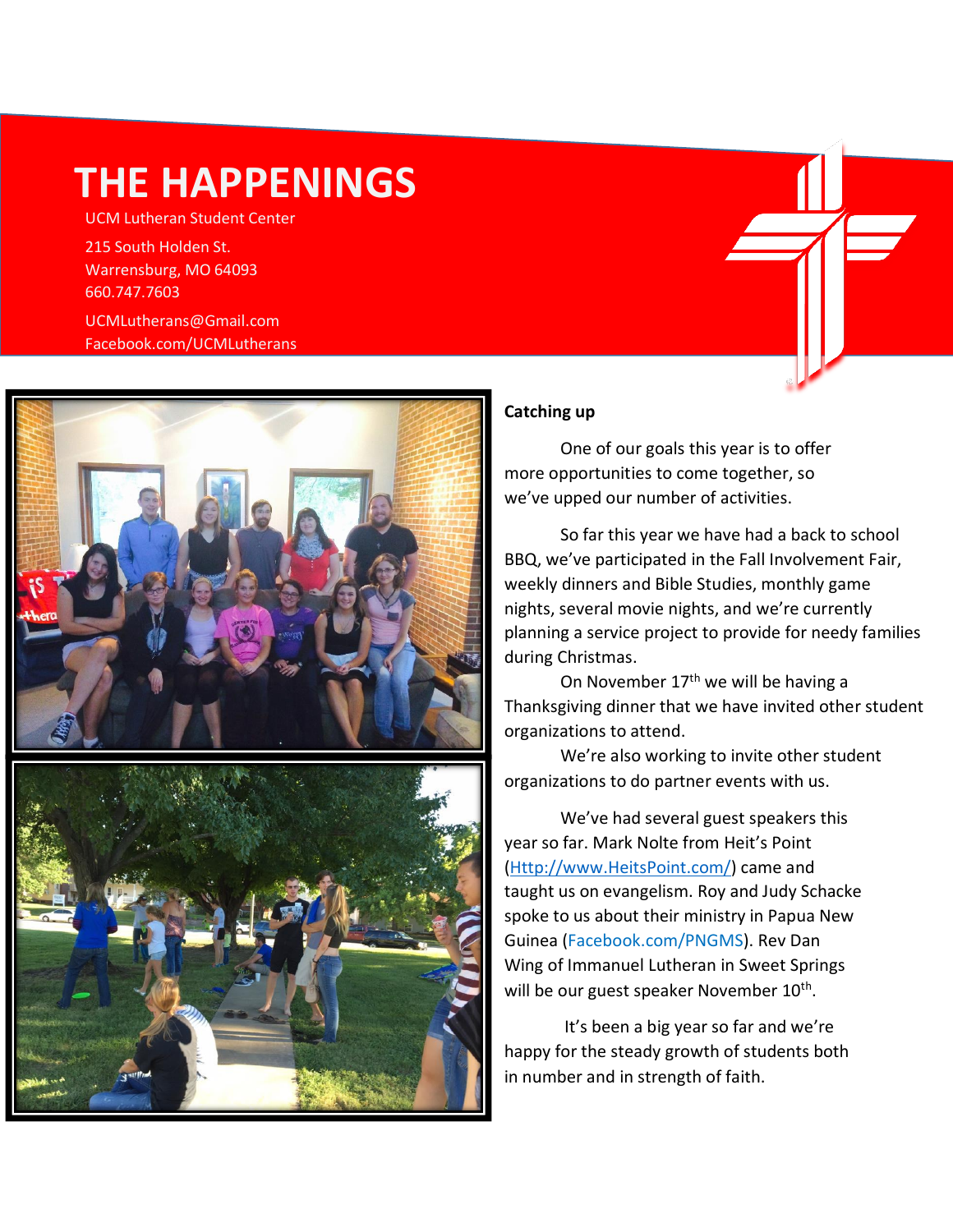### **Encouragement from Rev. Jon Schweigert**

Remember dear friends that we are surrounded by a "great cloud of witnesses" (Hebrews 12:1). It has become popular to believe that Christians are becoming increasingly isolated. This is not so!

Every one of us who follow Christ are members of his Church. We are the people God has called together in order to serve him and serve one another.

We are never alone. We stand side by side with one another in unity. No Christian is a stranger among fellow believers. Moreover, God himself has promised never to forsake us.

Everything we do in life, we do in Christ. From baptism throughout the rest of our life we are led by God. This means that even in the most sorrowful of our days, we know that God is with us.

For any and all Christians who become discouraged and feel that they are alone in life, take heart! You are not alone and you will never be alone!

(For further scriptural study please see John 10, especially 10:27-29; 1 Peter 4:12-19; Hebrews 12)

#### **Won't you join us in our mission?**

The beauty of supporting this ministry is that it is not "our" ministry, but "your" ministry too!

The charge to proclaim Jesus' name to the world has been given to all of us. We are doing this work at the University of Central Missouri and your support makes you a participant of this work with us.

Our recent increase of students has resulted in an interest in doing even more outreach events. The Lutheran Student Center is dependent upon donations to continue our ministry. **We need your help** to continue serving in this way.

We have been privileged to form Thrivent Action Plans for workdays that meet part of the maintenance we require, but there is always more that needs doing.

If you or your organization is looking for a way to participate in furthering God's kingdom by impacting students (local and international, churched and unchurched), we invite you to *please* consider sending a donation to the Warrensburg Lutheran Campus Ministry.

We are sincerely appreciative of your support and pray God's blessings upon your upcoming holiday season!